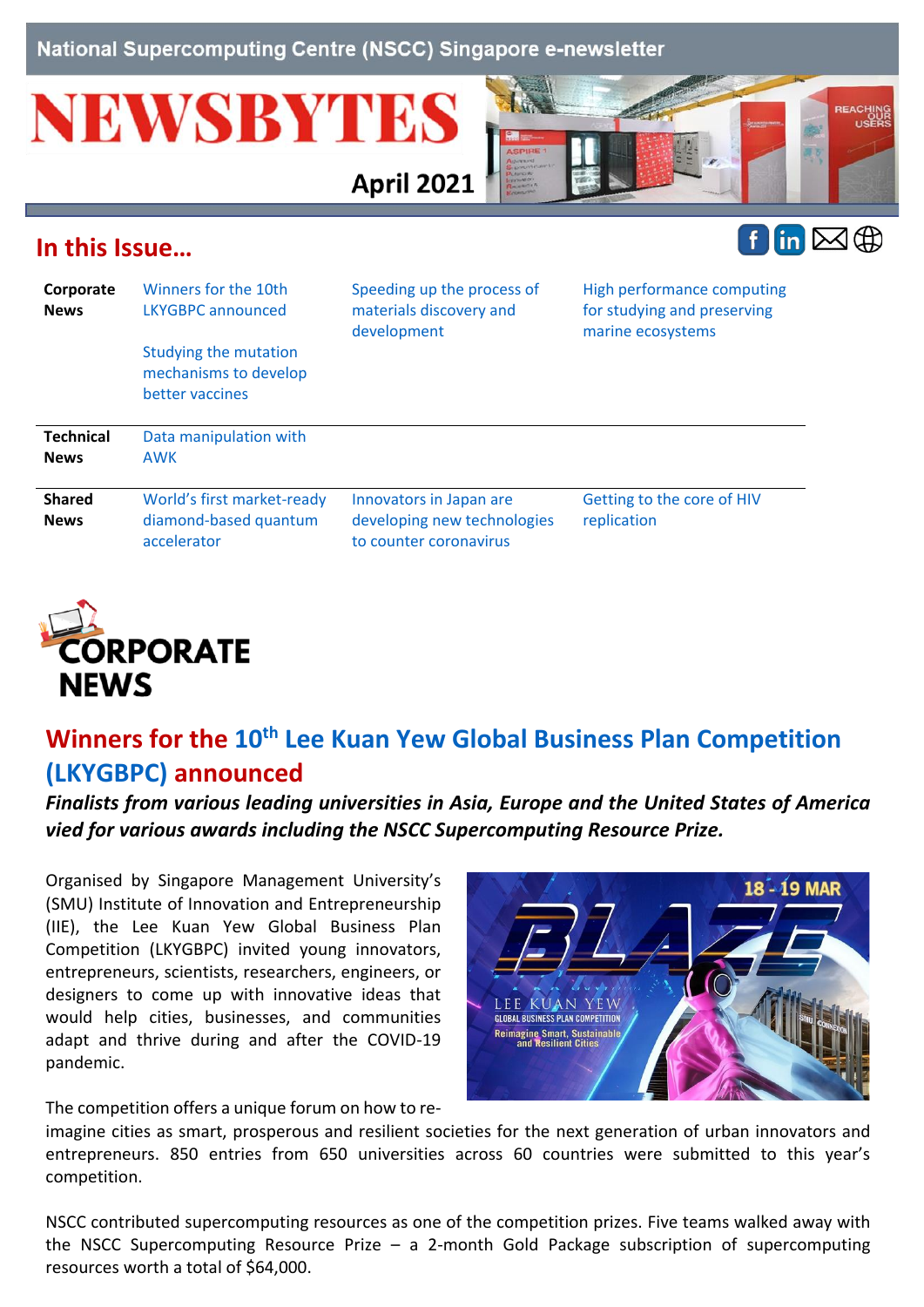Congratulations to the winning teams - Iterative Scopes, MyrLabs, Polybee, Wootzano and Zhen Robotics!

[Back to main content list](#page-0-1)



Since the onset of COVID-19, a research team at [A\\*STAR's](https://www.linkedin.com/company/ihpcsg/posts/?feedView=all)  [Institute of High Performance Computing](https://www.linkedin.com/company/ihpcsg/posts/?feedView=all) has been studying the dispersion of droplets in environmental transmission and has developed a simulation which more accurately models the spread of droplets when a person with COVID-19 coughs in Singapore's tropical environment, in order to develop potential intervention measures.

Watch the interview video [here](https://www.facebook.com/ASTARSG/videos/1140357176477790/) to find out more about

their research, the challenges they faced, and how NSCC's supercomputing resources have aided in their research study.

Head over to<https://www.nscc.sg/case-studies/> for more case studies of how supercomputers are helping Singapore and follow NSCC's [LinkedIn](https://www.linkedin.com/company/nsccsg/posts/?feedView=all&viewAsMember=true) and [Facebook](https://www.facebook.com/NSCCSG) page to be kept updated on all things HPC.

#### [Back to main content list](#page-0-1)

# <span id="page-1-0"></span>**Speeding up the process of materials discovery and development using HPC**

*NSCC's supercomputer helps perform high-throughput computations to accelerate the process of alloy development and to make it more cost effective.*

Traditional pathways in the development of new alloys often occur through several empirical observations and optimising the composition and fabrication methodology. Such conventional methods may take up to 20 years of work before the alloy is ready for deployment.

A team of researchers at the [Institute of High Performance Computing](https://www.a-star.edu.sg/ihpc)  [\(IHPC\), A\\*STAR](https://www.a-star.edu.sg/ihpc) are leveraging NSCC's supercomputing resources to perform high-throughput computations and experiments coupled with machine learning techniques. This helps accelerate the process of alloy development to just 3 years in the case of fabricating a novel high entropy alloy (HEA).



**An example of a HEA showing the large amount of compositional disorder**

*"The ASPIRE 1 supercomputer has been invaluable to us for investigating the massive HEA composition parameter space using first-principles simulations. We also have plans to use NSCC's supercomputer for generating a large set of mechanical data through molecular dynamics simulations as the project moves ahead."*

> **Zachary Aitken** Scientist II Institute of High Performance Computing (IHPC), A\*STAR



To achieve this, IHPC is leveraging various domain expertise that covers first-principles simulations, molecular dynamics, and computational thermodynamics to generate a database that is used to train the machine learning model. Such a database holds a huge amount of data and requires large-scale, highperformance computing resources to analyse.

By using NSCC's resources, the team has been able to generate more than 1 million data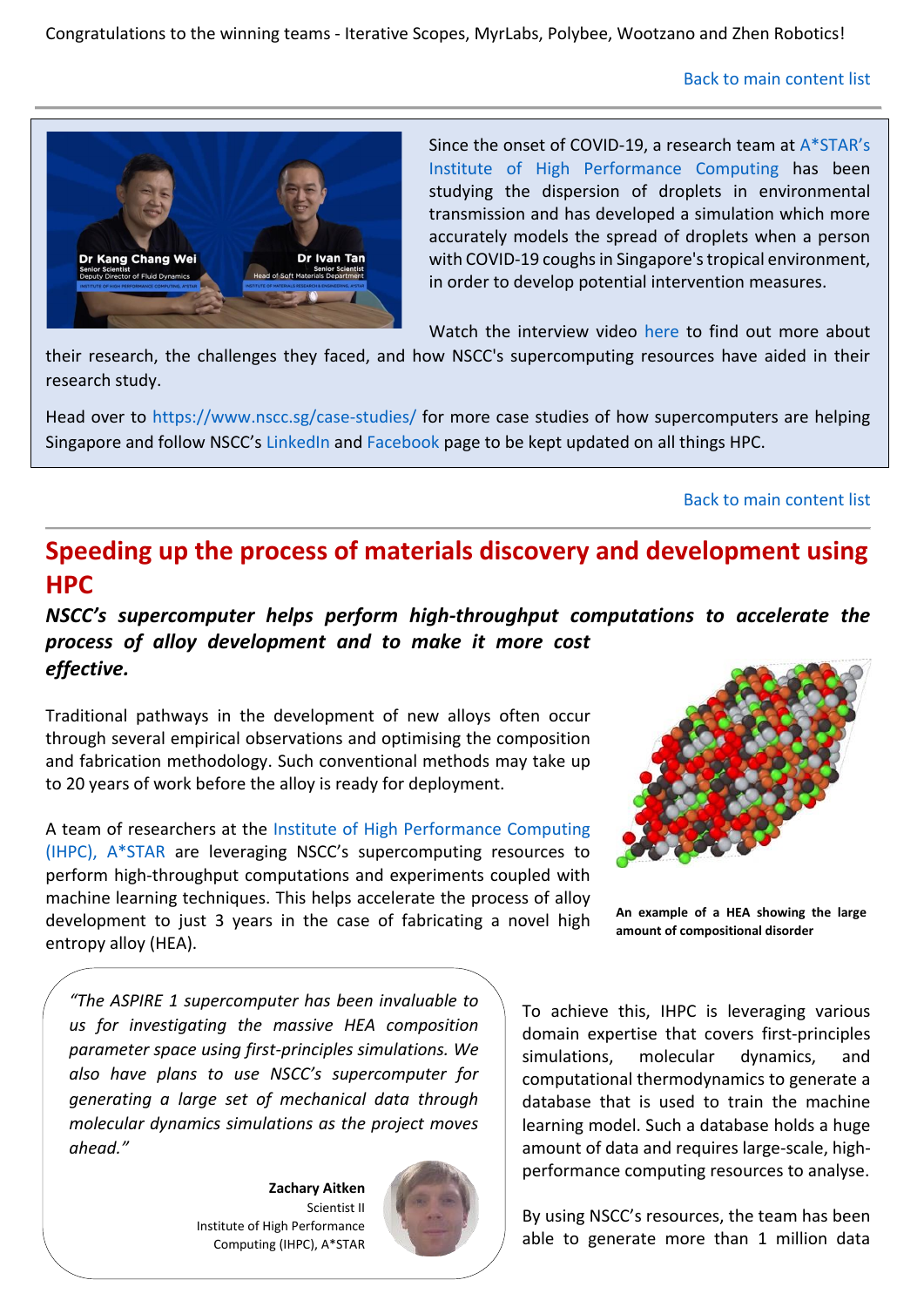points that have been used to train machine learning models that predict the microstructural phase of an HEA for a given composition.

To find out more about the NSCC's HPC resources and how you can tap on them, please contact [e](mailto:e-news@nscc.sg)[news@nscc.sg.](mailto:e-news@nscc.sg)

[Back to main content list](#page-0-1)

# <span id="page-2-0"></span>**High performance computing for studying and preserving marine ecosystems**

*The [Reef Ecology Lab at NUS](https://coralreef.nus.edu.sg/index.html) leverages NSCC's supercomputing capabilities for marine genomic analyses to better understand and design solutions for marine conservation in Singapore.*

Singapore is known as a shipping hub for maritime trade around the world. However, Singapore is also home to a diverse marine ecosystem which stretches along Singapore's coastline with over 700 species of fish and 200 species of corals recorded. Local impacts and global climate change have placed coastal habitats around the world under great stress, creating urgent need for targeted conservation solutions.

*"The power of genomics cannot be overstated. With vast quantities of data being generated at an unprecedented pace, there is a pressing need for computing capabilities to keep up with advancing sequencing technologies. NSCC's computing cluster has been invaluable in our quest to unravel the mysteries of the sea around Singapore, and to guide our efforts towards conserving marine ecosystems and their functions for future generations."*

**Randolph Quek** Graduate Student Department of Biological Sciences National University of Singapore





**A snapshot of the rich biodiversity hidden under Singapore's seawaters**

With the advent of next-generation DNA sequencing, a team of researchers at the [Reef Ecology Lab at NUS](https://coralreef.nus.edu.sg/) are looking into genomic analyses of hard corals in Singapore, using molecular techniques and cutting-edge bioinformatics. The team is tapping onto NSCC's high performance computing resources to employ advanced genomic and sequencing technologies to characterise the biodiversity and adaptive capacity of marine ecosystems. The application of high-throughput sequencing is central to a wide range of marine genomic research—from characterising microorganisms and their functions to tracking megafauna such as sharks and dolphins by sequencing their DNA from environmental samples, or "eDNA".

Genomic analyses also provide the necessary tools to test species' responses to local and global stressors and, more fundamentally, reconstruct species histories and their responses in the past. These analyses yield precise projections about the habitats of the future and valuable insights for devising strategies to improve their outcomes.

To find out more about the NSCC's HPC resources and how you can tap on them, please contact [e](mailto:e-news@nscc.sg)[news@nscc.sg.](mailto:e-news@nscc.sg)

[Back to main content list](#page-0-1)

<span id="page-2-1"></span>**Studying the mutation mechanisms of the flu virus to develop better vaccines**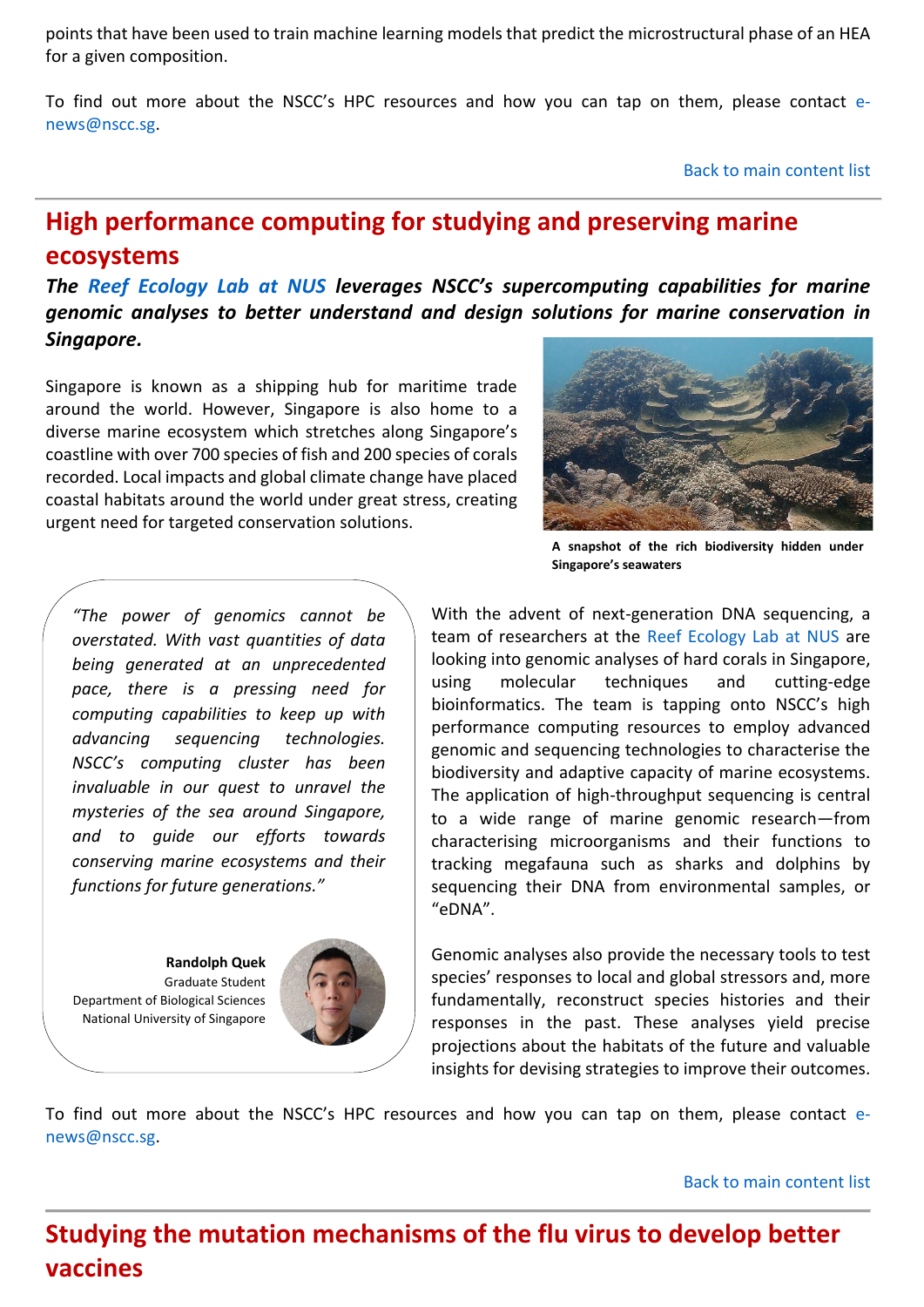#### *Utilising high performance computing to understand the life cycle of Influenza A Virus to aid in the development and commercial production of vaccines.*

Influenza A Virus (IAV) is a perennial public health threat that causes both seasonal epidemics and, less frequently, global pandemics. Statistics from the World Health Organisation (WHO) show that between three to five million severe IAV infections annually result in considerable economic losses, and more poignantly, nearly half a million deaths, particularly among the elderly, immunocompromised patients, and children.

The IAV genome consists of RNA and is divided into eight segments. All eight segments need to be packaged into a viral particle to form an infectious virus. However, the segmented genome allows for a process of re-assortment whereby segments are exchanged between infectious human strains and between human IAVs and animal IAVs, resulting in new virus strains of which there is no prior human immunity. Such strains may give rise to pandemic influenza.

A research team at A\*STAR's [Bioinformatics Institute \(BII\)](https://www.a-star.edu.sg/bii) is making use of numerical simulations based on experimental data to understand the behaviour of the genomic segments and the role particular RNA structures play. The team is leveraging NSCC's



**Model of Influenza A genome segment**

supercomputing resources to conduct coarse-grained and atomistic simulations of IAV segments that reveal the dynamics of these structures which will allow them to understand how these segments are interacting with one another during viral encapsidation.

*"Numerical simulations allow us to observe the interactions within and between segments accurately on an atomic level which is not accessible experimentally. The overall dynamics we observe in our simulations are consistent with data obtained by experiments which allows us to have confidence in the quality of our models."*

**Dr Roland G. Huber**  Assistant Principal Investigator Bioinformatics Institute (BII), A\*STAR



This is important for the development and commercial production of vaccines where antigenic segments are combined with segments optimised for growth under laboratory conditions to maximise yield. Moreover, reassortment of viral genome segments is a key mechanism by which pandemic viruses cross species and hence understanding the molecular basis for this process will support efforts at early detection of dangerous mutations.

The team is now using the data derived from the simulations to parametrise ultra-coarse-grained models. This technique will allow them to observe genome assembly from the segments in real time and test computationally which parts of the genome drive virus packaging and re-assortment.

To find out more about the NSCC's HPC resources and how you can tap on them, please contact [e-news@nscc.sg.](mailto:e-news@nscc.sg)

[Back to main content list](#page-0-1)



<span id="page-3-0"></span>**Data manipulation with AWK** *For increased productivity!*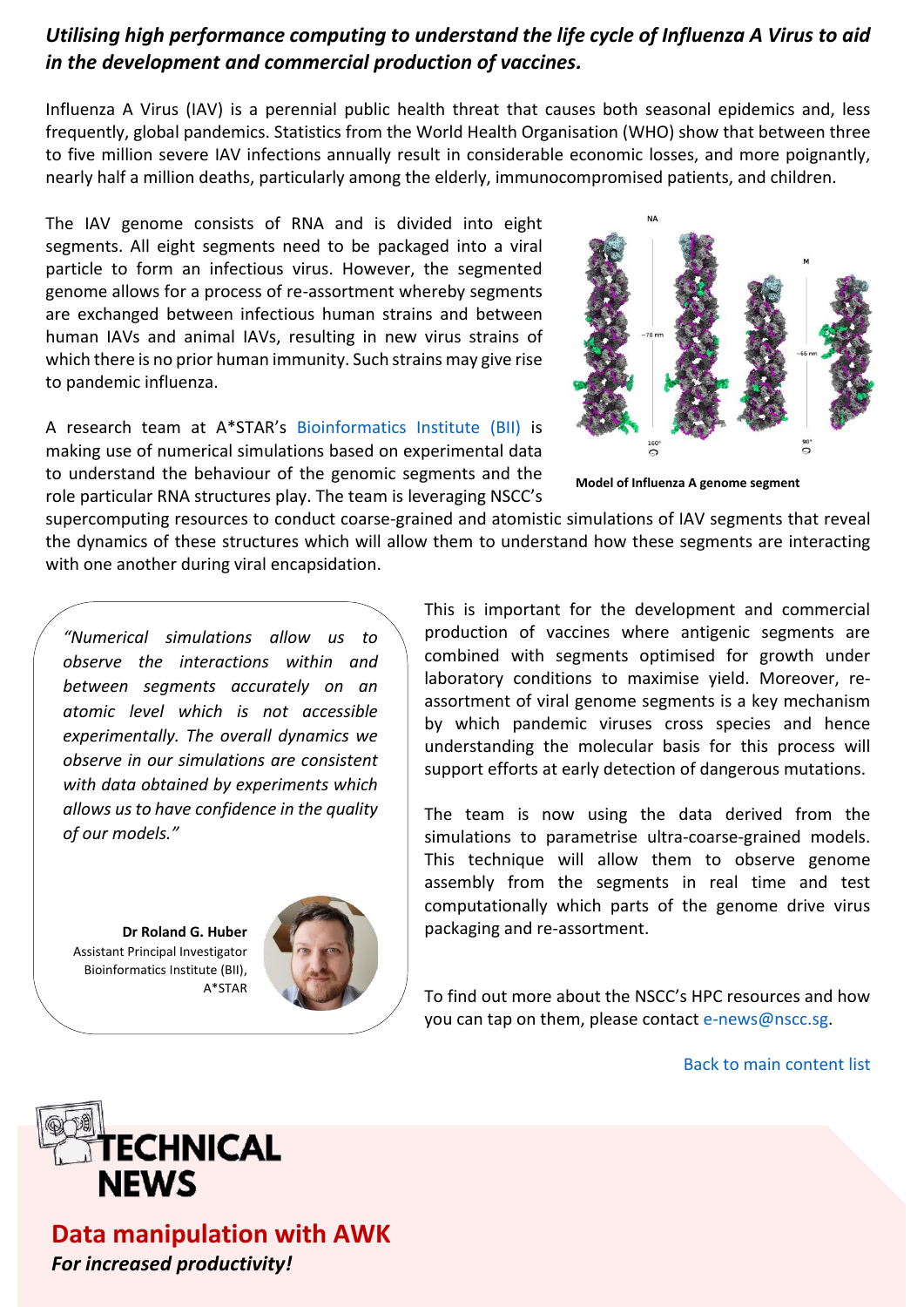



Let's say you have a file, 123.xyz containing the following array:

\$ cat 123.xyz 1 apple1 111 orange1 2 apple2 222 orange2 3 apple3 333 orange3 4 apple4 444 orange4 5 apple5 555 orange5

Using the first row as an example, you can rearrange the first three elements and remove the last element resulting in the following row:

111 1 apple1

AWK can be used to do the proposed data manipulation shown above on 123.xyz and save the resulting output to another file, 321.xyz; all in one line.

\$ awk '{print \$3 " " \$1 " " \$2} ' 123.xyz > 321.xyz \$ cat 321.xyz 111 1 apple1 222 2 apple2 333 3 apple3 444 4 apple4 555 5 apple5

**For more information and FAQs on ASPIRE 1, please visit:** 

[https://help.nscc.sg](https://help.nscc.sg/)

[Back to main content list](#page-0-1)



<SHARED CONTENT>

Shared articles and news from the HPC world.

# <span id="page-4-0"></span>**World's first market-ready diamond-based quantum accelerator coming to Pawsey Supercomputing Centre**

*Quantum Brilliance, a venture-backed Australian quantum computing startup from The Australian National University, will install the world's first diamond quantum accelerator at the Pawsey Supercomputing Centre.*

With the installation, Pawsey will become one of the first supercomputing centres globally to host a universal quantum computer onsite. Pawsey and Quantum Brilliance will join forces with other Australian industry leaders and researchers as part of Pawsey's Quantum Pioneer Program to develop cutting-